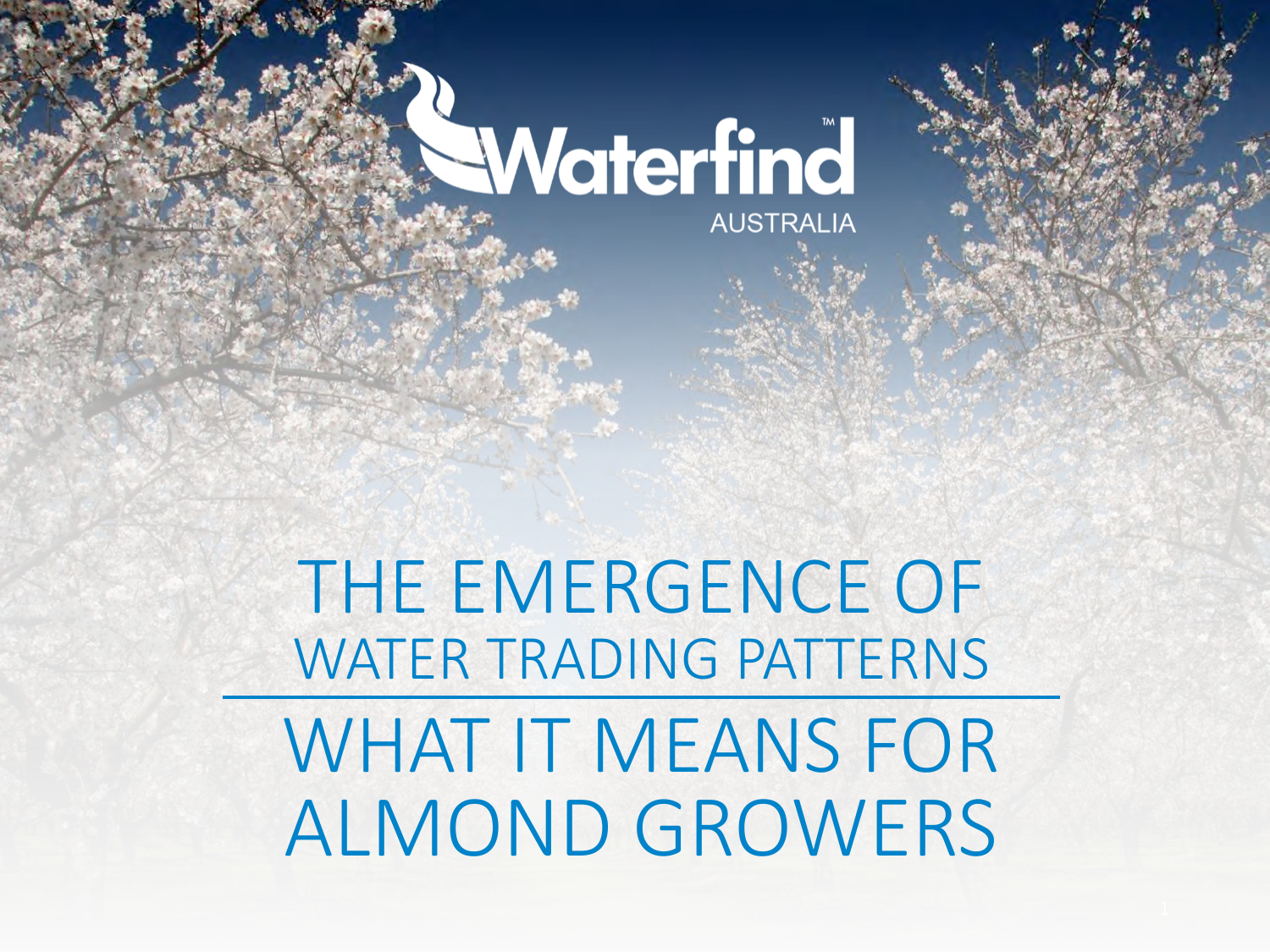## **Alister Walsh**



#### Chief Executive Officer, **Waterfind**

Alister's knowledge and experience in irrigation communities, along with his strong business skills enable him to strategically drive the Waterfind business, whilst maintaining a hands on role in the business' day-to-day operations.

Growing up near Wentworth NSW on his family's cropping and grazing property, experience with water trading and irrigation started early. Alister has an extensive career in agriculture, business development and account management. He holds a Bachelor of Economics in International Agribusiness.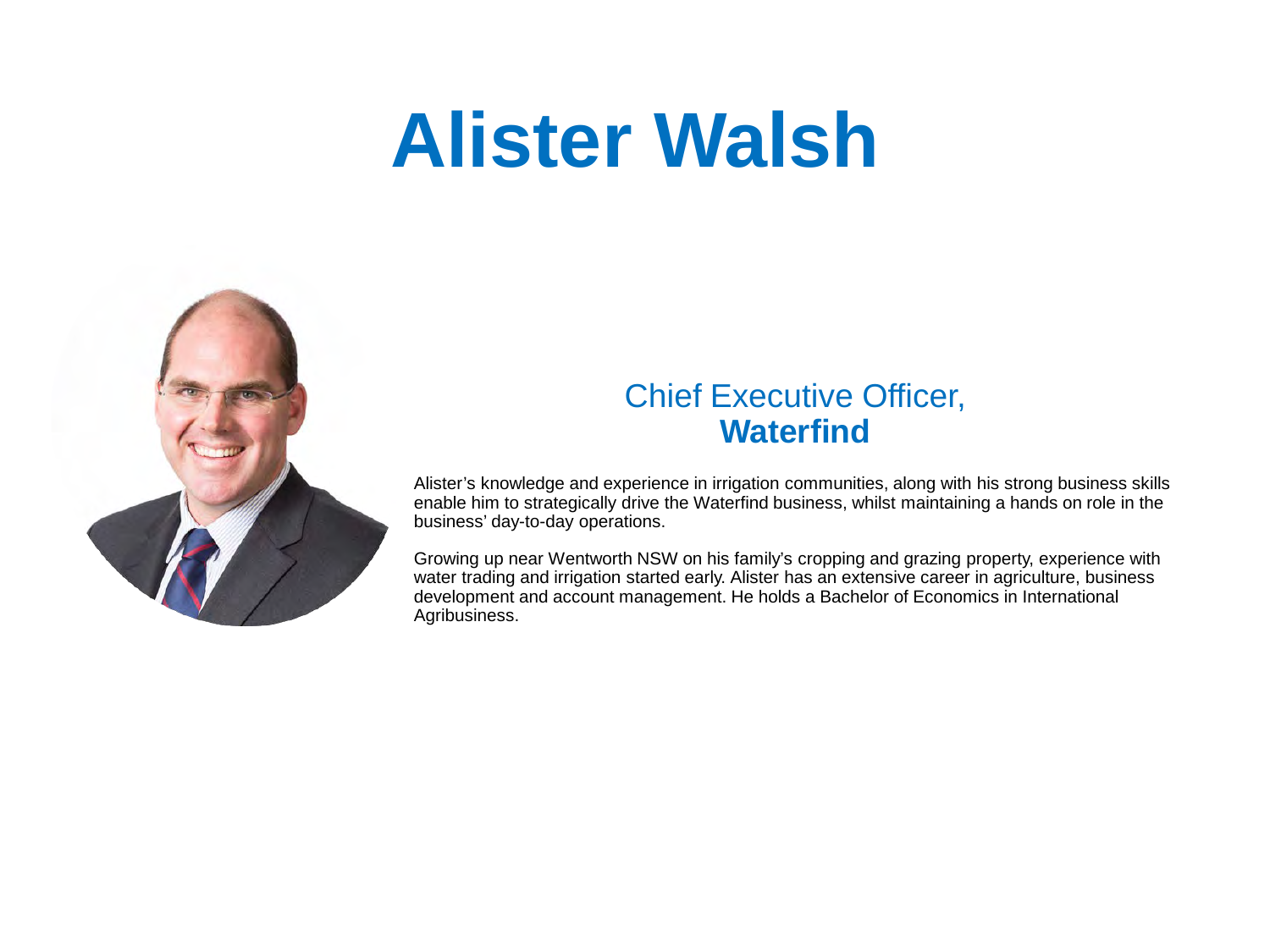

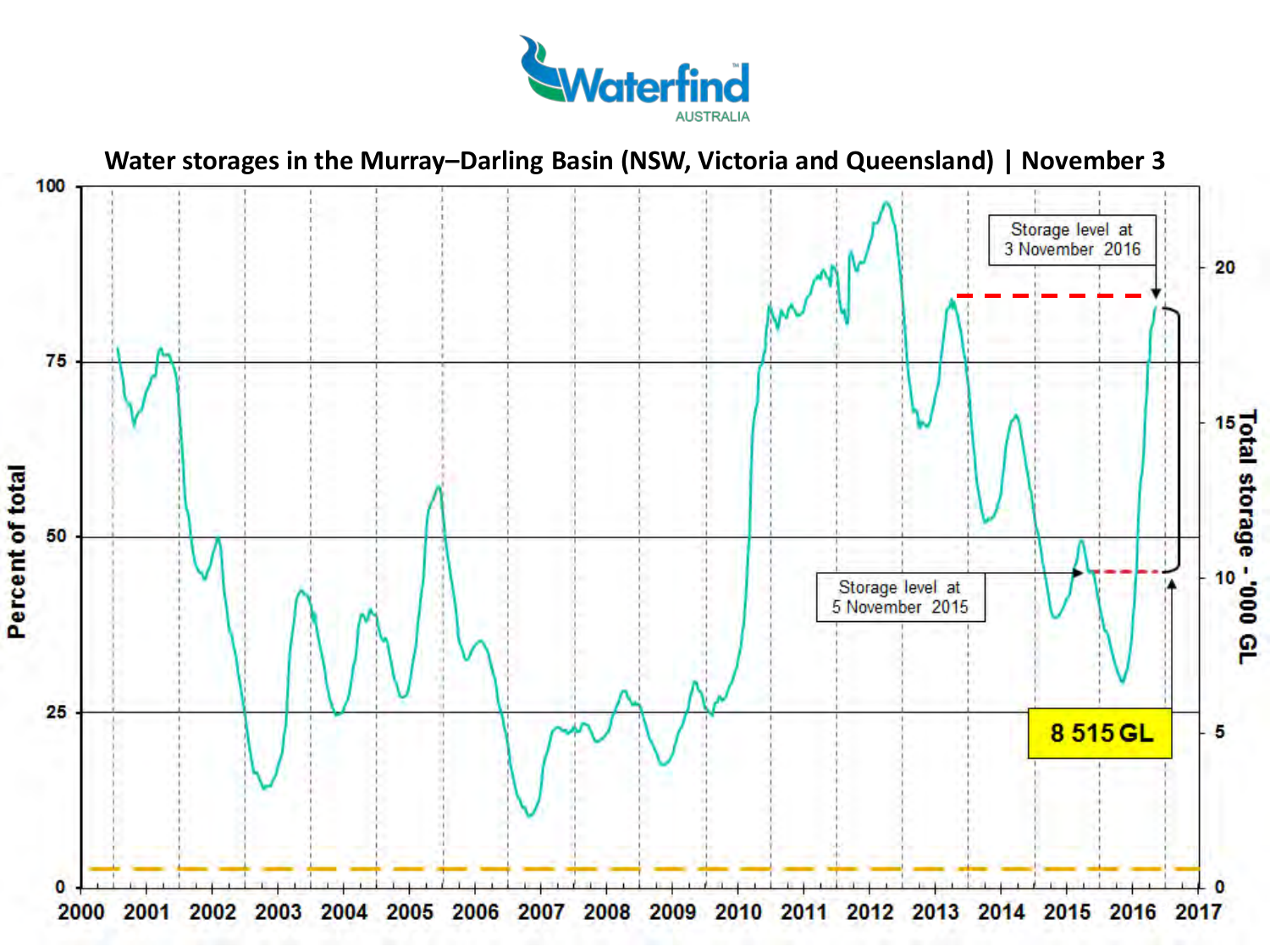

#### **Murray System Daily Inflows (excl. Snowy, Darling, inter-valley trade and Environmental Inflows) 5 day rolling average as of November 2**

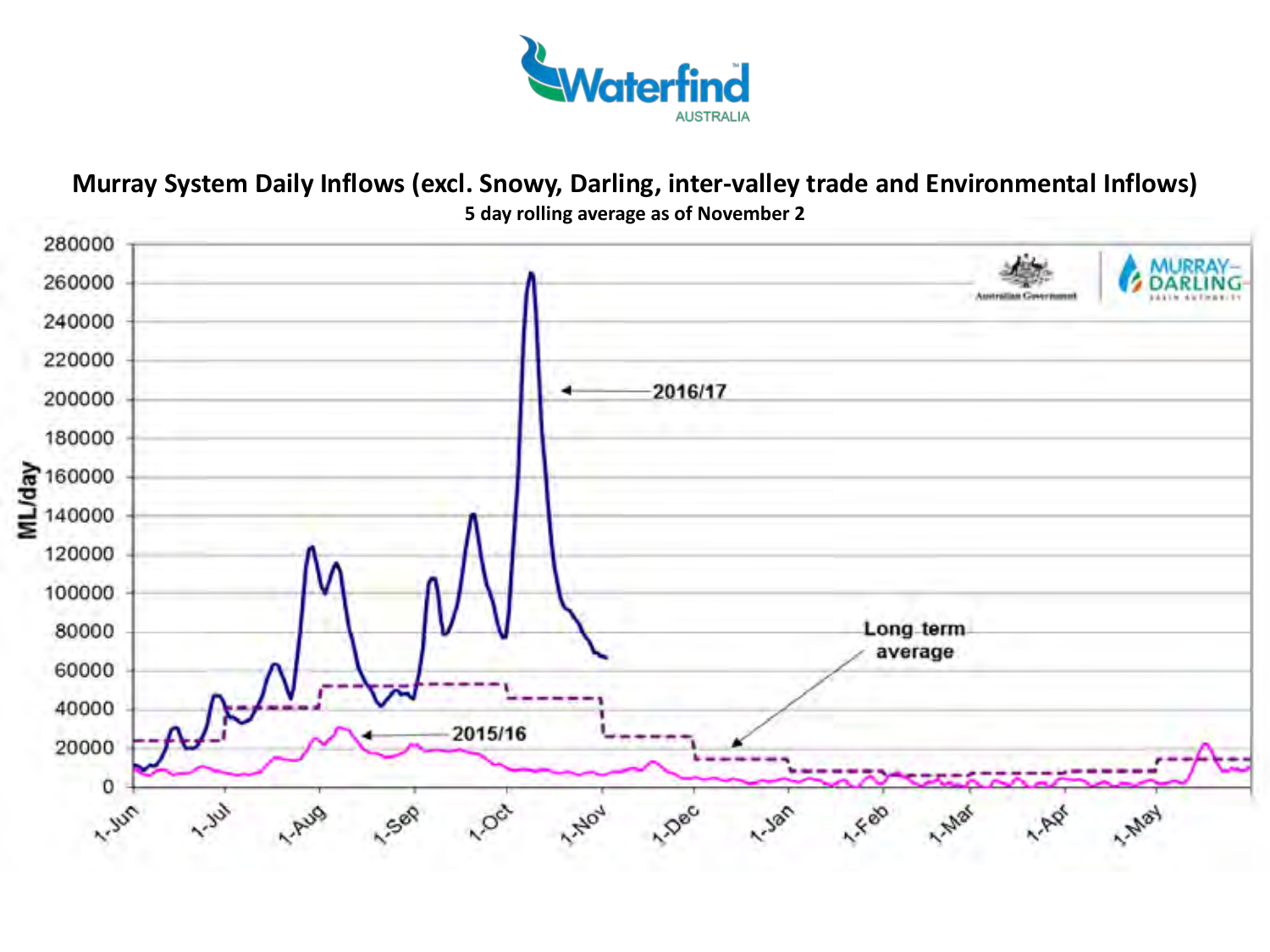

## CURRENT CONDITIONS

MURRAY/MURRUMBIDGEE ALLOCATIONS & TEMP PRICE

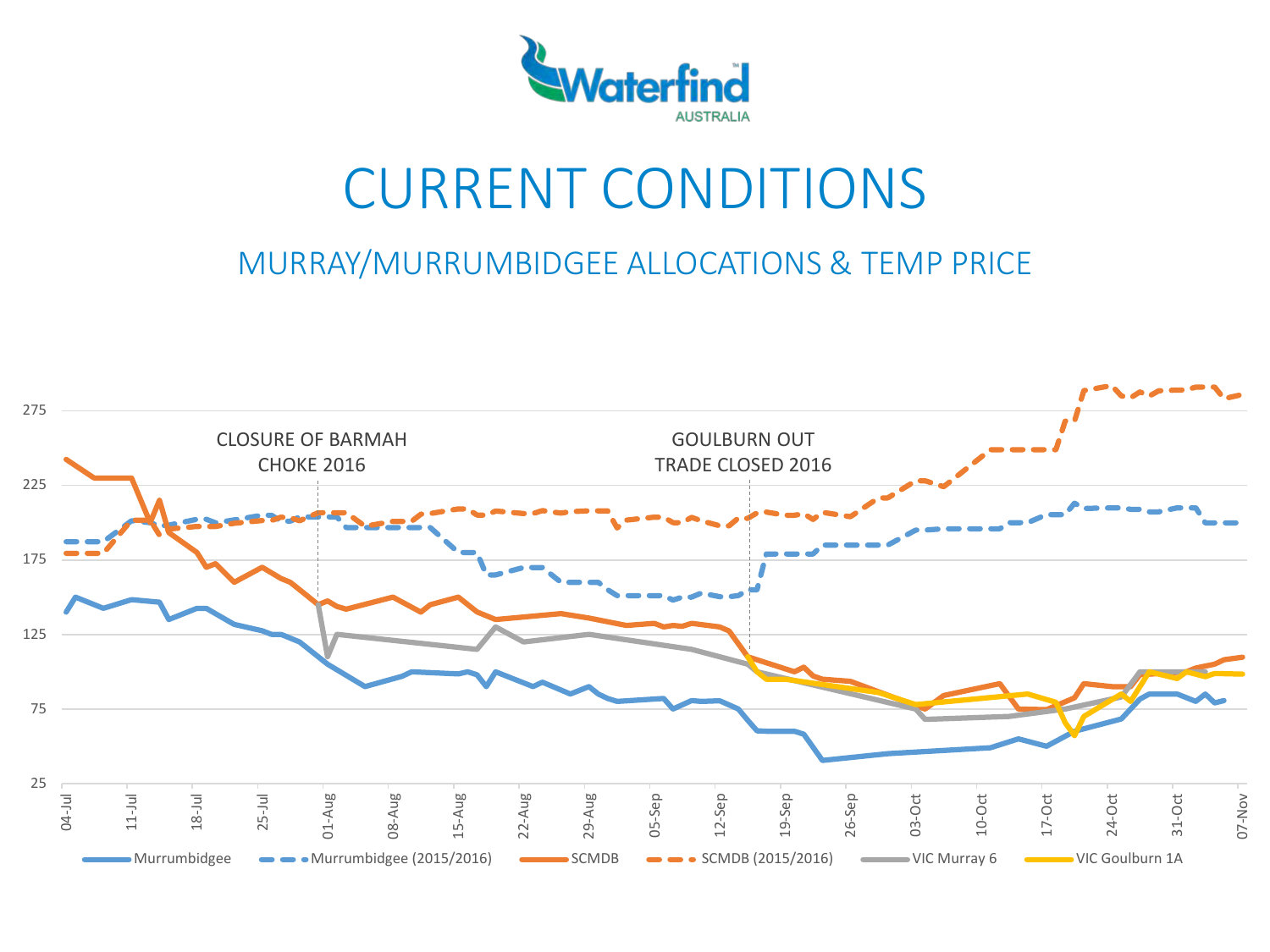

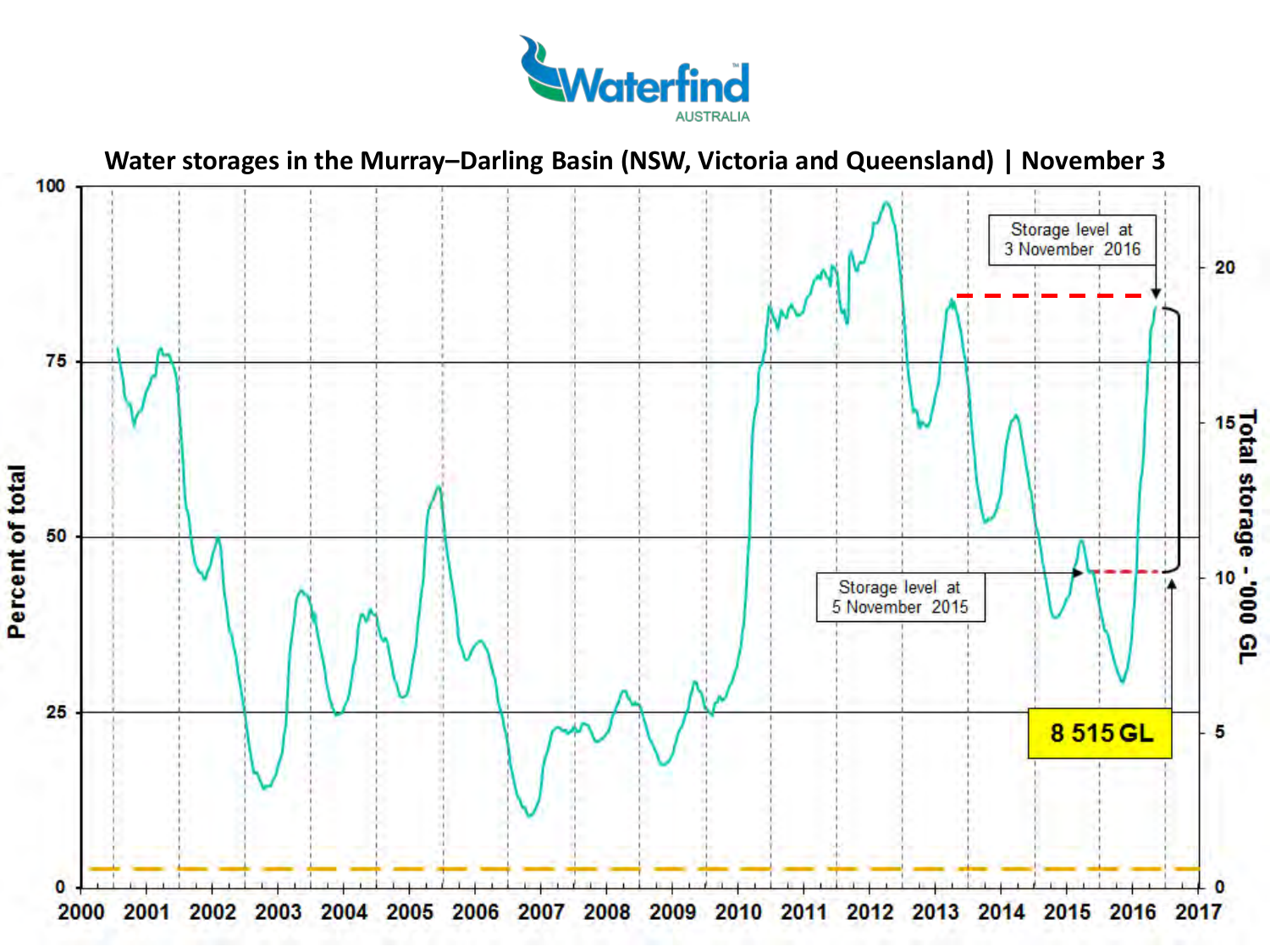

#### Zone 7 Vic Murray 13/14

Temporary Contracted Trades Pricing - [7 TORRUMBARRY IRRIGATION AREA - HIGH R] From  $1/8/2013$  to  $31/3/2014$  { R = -0.03}

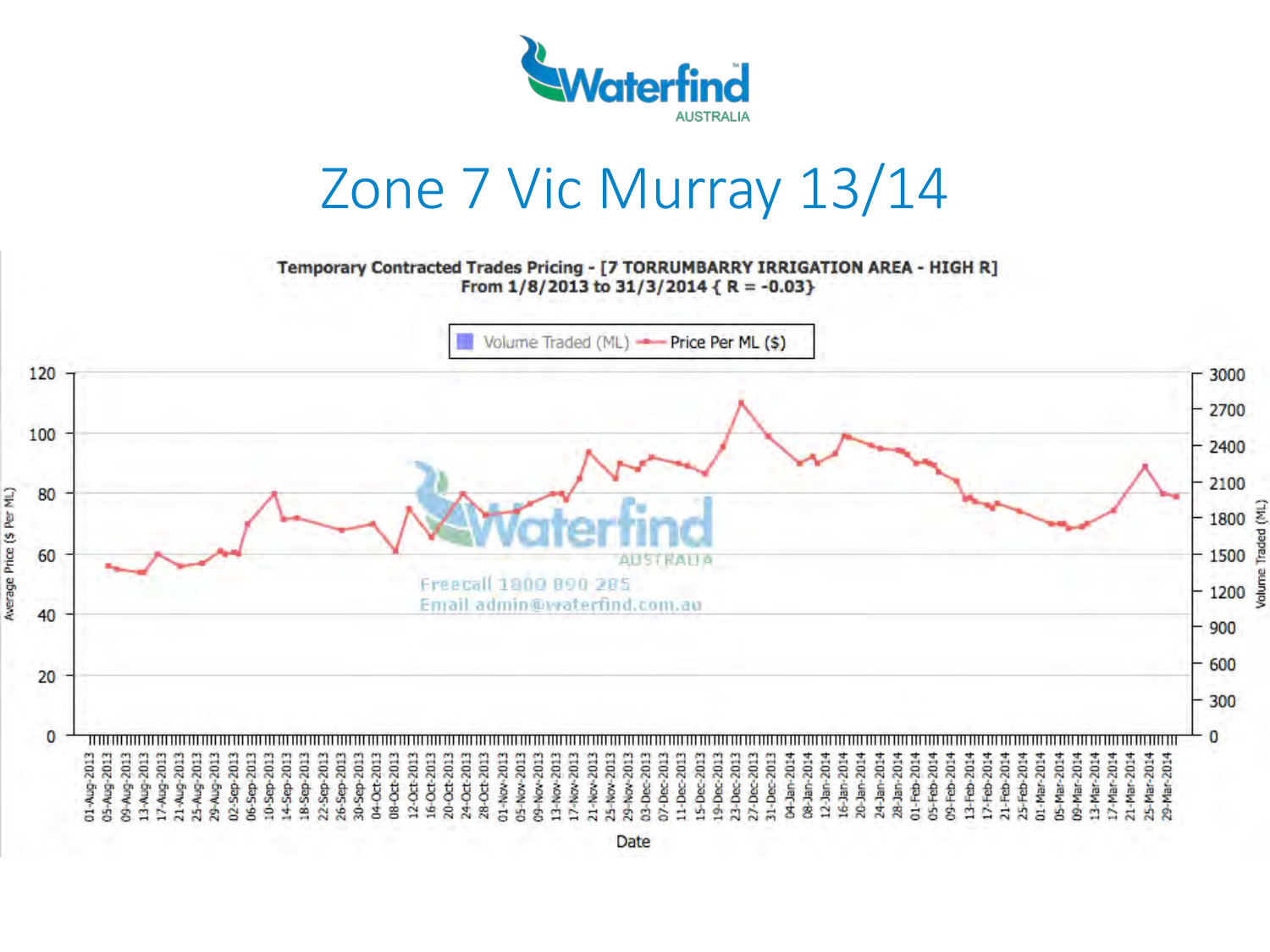



- Purchase in peak
- Buy when needed
- Higher temporary trade volume in October to March
- Ad-hoc purchasing
- Single/fewer systems water portfolio
- Limited Carryover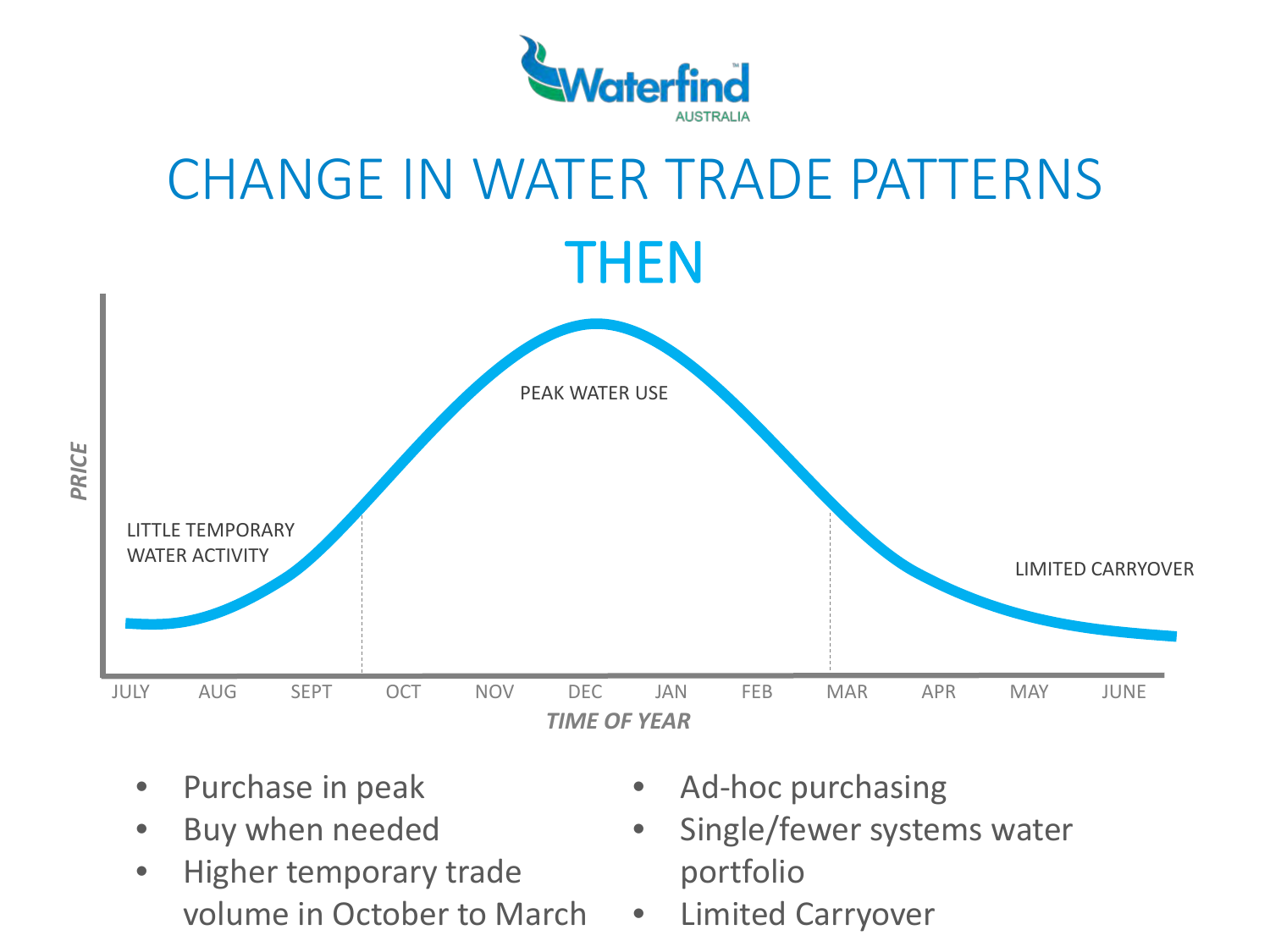

## CHANGE IN WATER TRADE PATTERNS NOW



- Purchase throughout year
- Plan prior to need
- Risk management strategies via multiple purchases
- More strategic purchasing
- Multi-system entitlement portfolio
- Wider availability of Carryover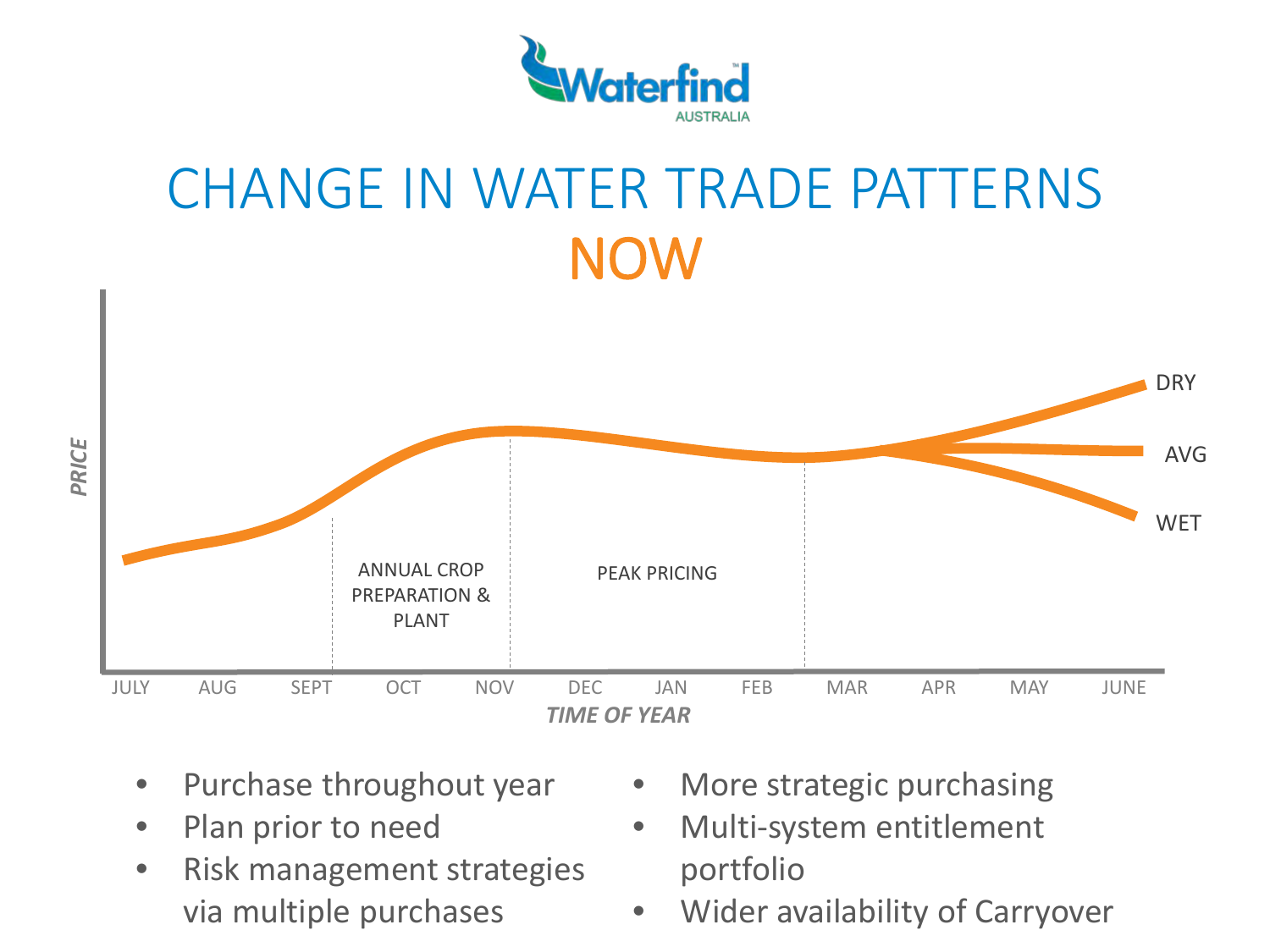

## MARKET MATURITY

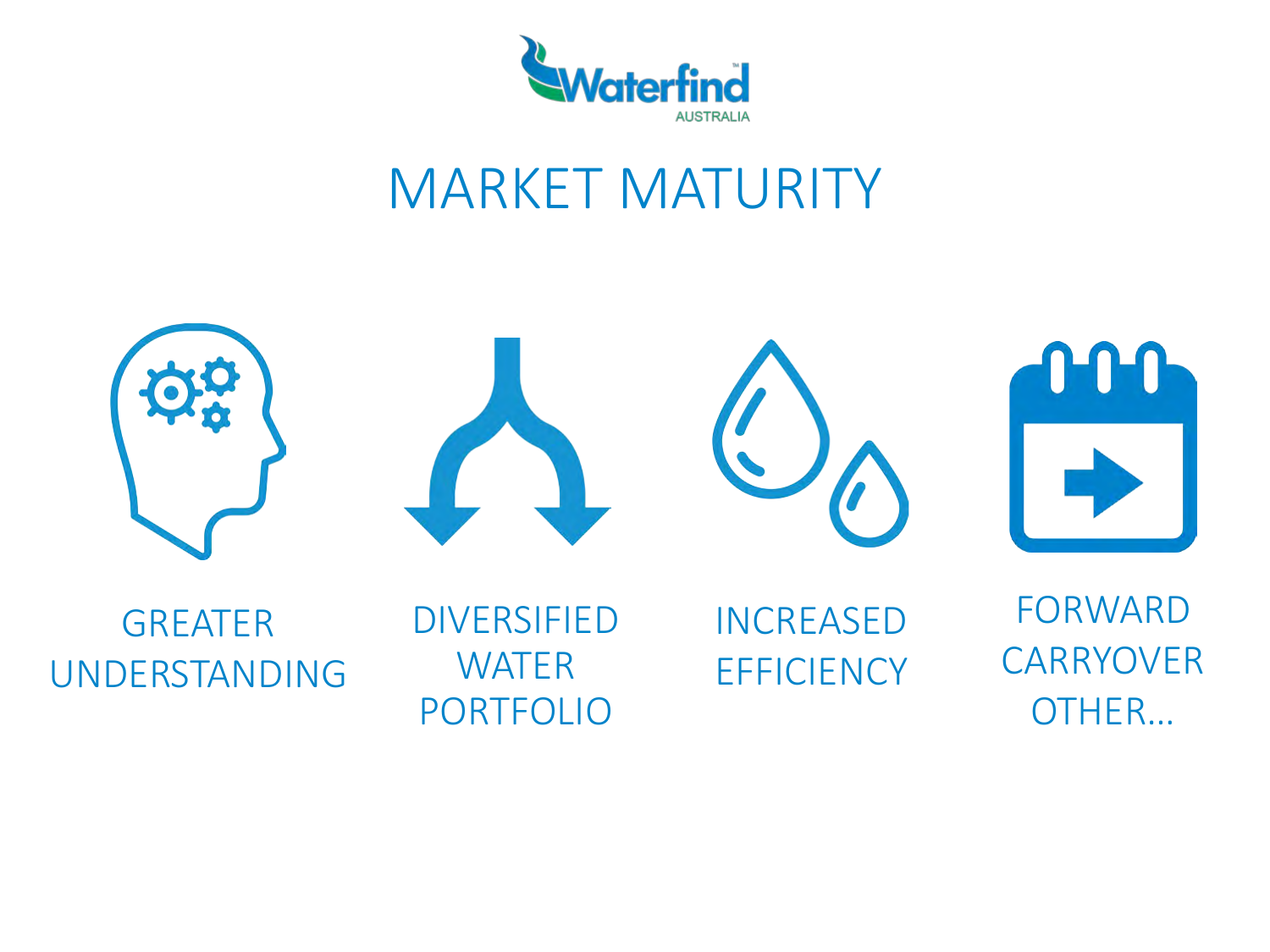

## A NEW WAY TO SECURE YOUR WATER

#### INTRODUCING

# DEERRED ELIVERY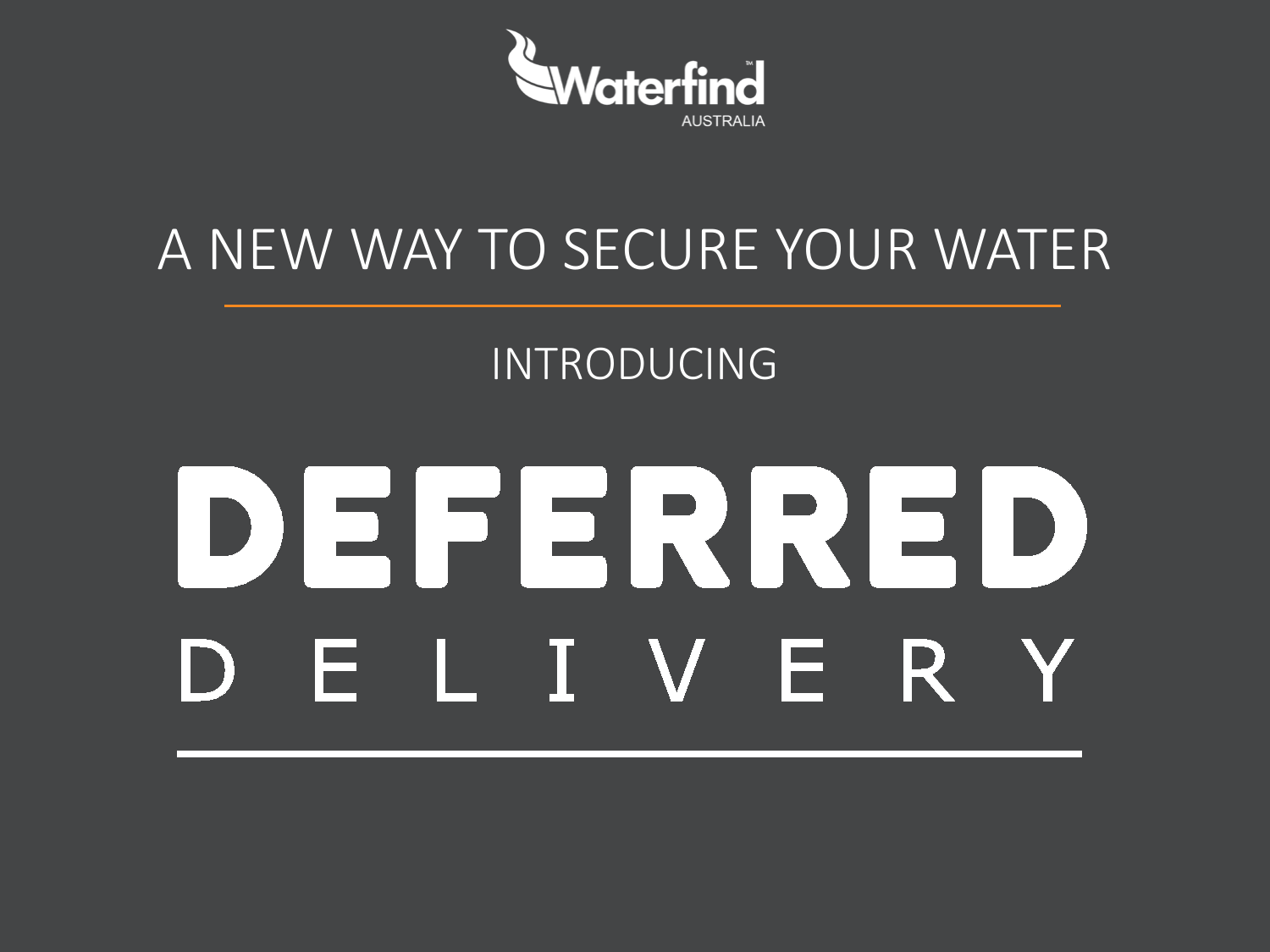

#### DEFERRED . I V E R Y



#### **MANAGE RISK SECURE NOW PAY LATER**

Take the risk out of price volatility throughout the season - lock in a parcel when the price is right.



When a parcel appears that matches the price & volume you need, lock it in. Full payment is not required until the delivery date, which you set.



Full payment is only required upon delivery, giving you the freedom to invest in your business throughout the season.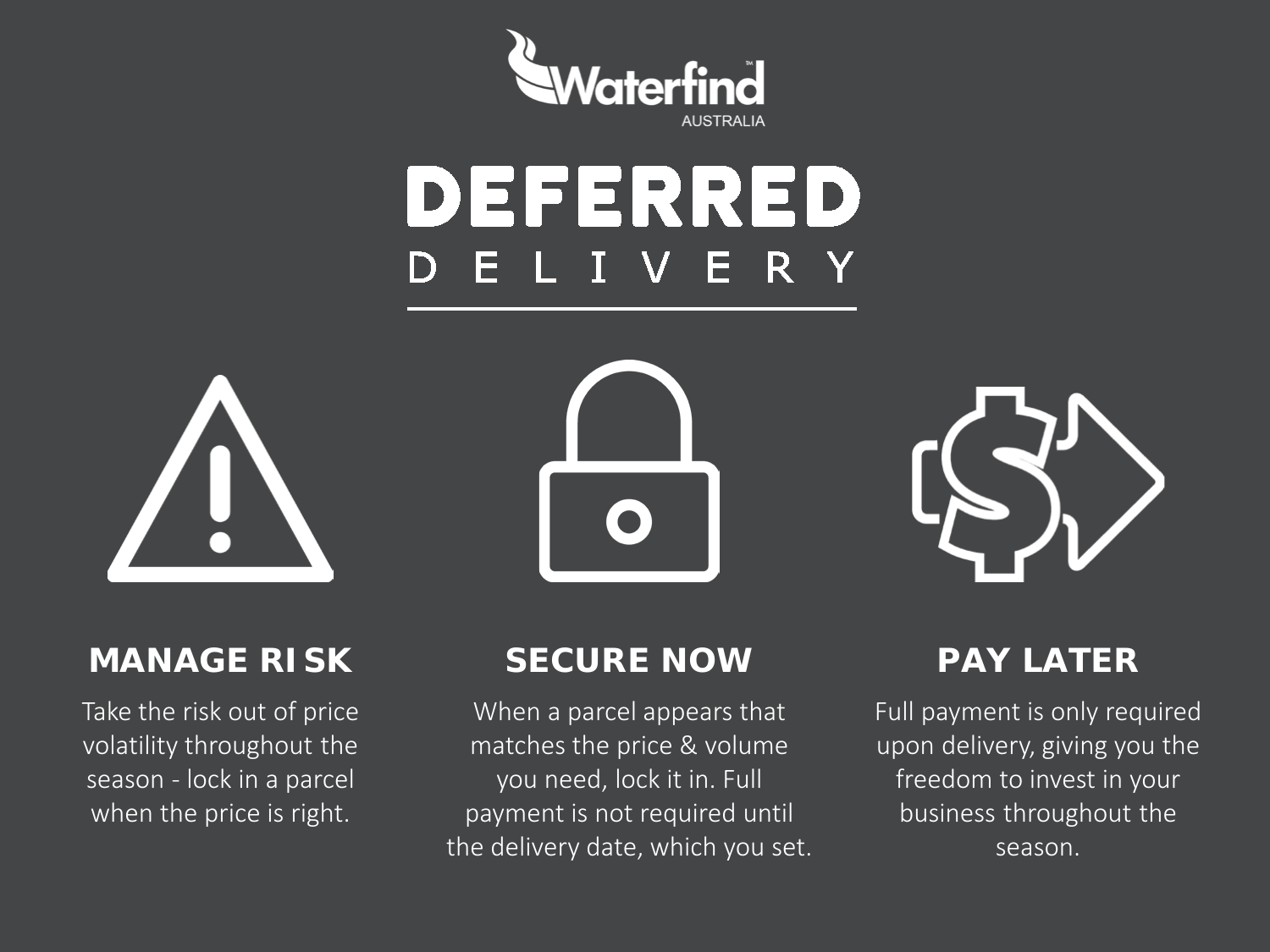

Home About -Water Trading Water Infrastructure Contact Us

Change

#### MURRUMBIDGEE (GENERAL SECURITY) RIVER LICENCES (Allocation: 76%)

| <b>Trading Actions</b>                            | $\hat{}$            | Market<br>$\hat{}$                                       |                   |                          |                                           |                         |                                                          |             |                                                    |                                                   | Last 10 Market Trades<br>$\hat{\phantom{a}}$ |                           |
|---------------------------------------------------|---------------------|----------------------------------------------------------|-------------------|--------------------------|-------------------------------------------|-------------------------|----------------------------------------------------------|-------------|----------------------------------------------------|---------------------------------------------------|----------------------------------------------|---------------------------|
| Temporary<br>Sell Order<br><b>Buy Order</b>       |                     | Spot                                                     |                   | Forward                  | Temp<br>Perm                              |                         | 1 credit                                                 |             | ON<br><b>Delivery Date</b><br>单<br>27/02/2017      | <b>Deferred Delivery</b>                          | Forward<br>Spot<br>1 credit                  | Temp<br>Perm              |
| Permanent                                         |                     | <b>Spot Buy Orders</b><br><b>Spot Sell Orders</b>        |                   |                          |                                           |                         |                                                          |             |                                                    |                                                   | 08 Nov 2016                                  | 100ML@ \$82               |
| Sell Order<br><b>Buy Order</b>                    |                     | <b>ML</b><br>80                                          |                   | Split \$/ML V<br>\$79.00 | Action<br>Sell                            |                         | <b>ML</b><br>250                                         |             | Split \$/ML∧<br>Action<br>\$85.00                  |                                                   | 08 Nov 2016                                  | 400ML@ \$82               |
|                                                   |                     |                                                          |                   |                          |                                           |                         |                                                          |             | <b>Buy</b><br>\$91.15                              |                                                   | 04 Nov 2016                                  | 50ML@ \$79                |
| Freecall 1800 890 285                             |                     | 500                                                      | 100               | \$71.00                  | Sell                                      |                         | 1360                                                     | 200         | \$85.00                                            | <b>Buy</b>                                        | 03 Nov 2016                                  | 35ML@ \$85                |
|                                                   |                     | 200                                                      | 100               | \$70.00                  | Sell                                      |                         | 300                                                      |             | \$90.65<br>\$89.00                                 | Buy                                               | 03 Nov 2016                                  | 300ML@ \$85               |
| My Active Trades<br>Trades <b>O</b><br>Orders (0) | $\hat{\phantom{a}}$ | 500                                                      | 200               | \$60.00                  | Sell                                      |                         |                                                          |             | \$95.35                                            |                                                   | 02 Nov 2016                                  | 300ML@ \$80               |
|                                                   |                     | 2000                                                     | 40                | \$55.00                  | Sell                                      | $\overline{\mathbf{v}}$ | 300                                                      |             | \$90.00<br>\$96.40                                 | <b>Buy</b>                                        | 01 Nov 2016                                  | 115ML@ \$89               |
|                                                   |                     | <b>Total Parcels: 13</b><br><b>Total Volume: 12741.0</b> |                   |                          |                                           |                         | <b>Total Parcels: 44</b><br><b>Total Volume: 11154.2</b> |             |                                                    |                                                   | 01 Nov 2016<br>31 Oct 2016                   | 108ML@ \$40<br>12ML@ \$85 |
|                                                   |                     |                                                          | <b>Hide Chart</b> |                          |                                           |                         |                                                          |             |                                                    |                                                   | 31 Oct 2016                                  | 129ML@ \$40               |
|                                                   |                     | 250<br>$\Xi$<br>200                                      |                   |                          |                                           |                         |                                                          |             |                                                    | 40000<br>36000<br>32000                           |                                              |                           |
|                                                   |                     | 150                                                      |                   |                          |                                           |                         |                                                          |             |                                                    | $28000 =$<br>$24000 - \frac{70}{6}$<br>20000<br>Æ | My Water Alerts                              | ^                         |
|                                                   |                     | Average Price (\$ Per<br>100<br>50                       |                   |                          |                                           |                         |                                                          |             |                                                    | Ë<br>16000<br>$12000 \frac{1}{5}$<br>8000         | <b>Add Alert</b>                             |                           |
|                                                   |                     | $\mathbf{0}$                                             | Nov-2015          | Dec-2015<br>$lan - 2016$ | $e^{b-2016}$<br>$ar - 2016$ .<br>Apr-2016 | $M$ ay-2016 -           | $J$ un-2016                                              | $Ju - 2016$ | Nov-2016 -<br>$Sep-2016$<br>$Oct-2016$<br>Aug-2016 | 4000<br>o.                                        |                                              |                           |
|                                                   |                     | Default Month 3 Months 6 Months<br>Season                |                   |                          |                                           |                         |                                                          |             |                                                    |                                                   |                                              |                           |